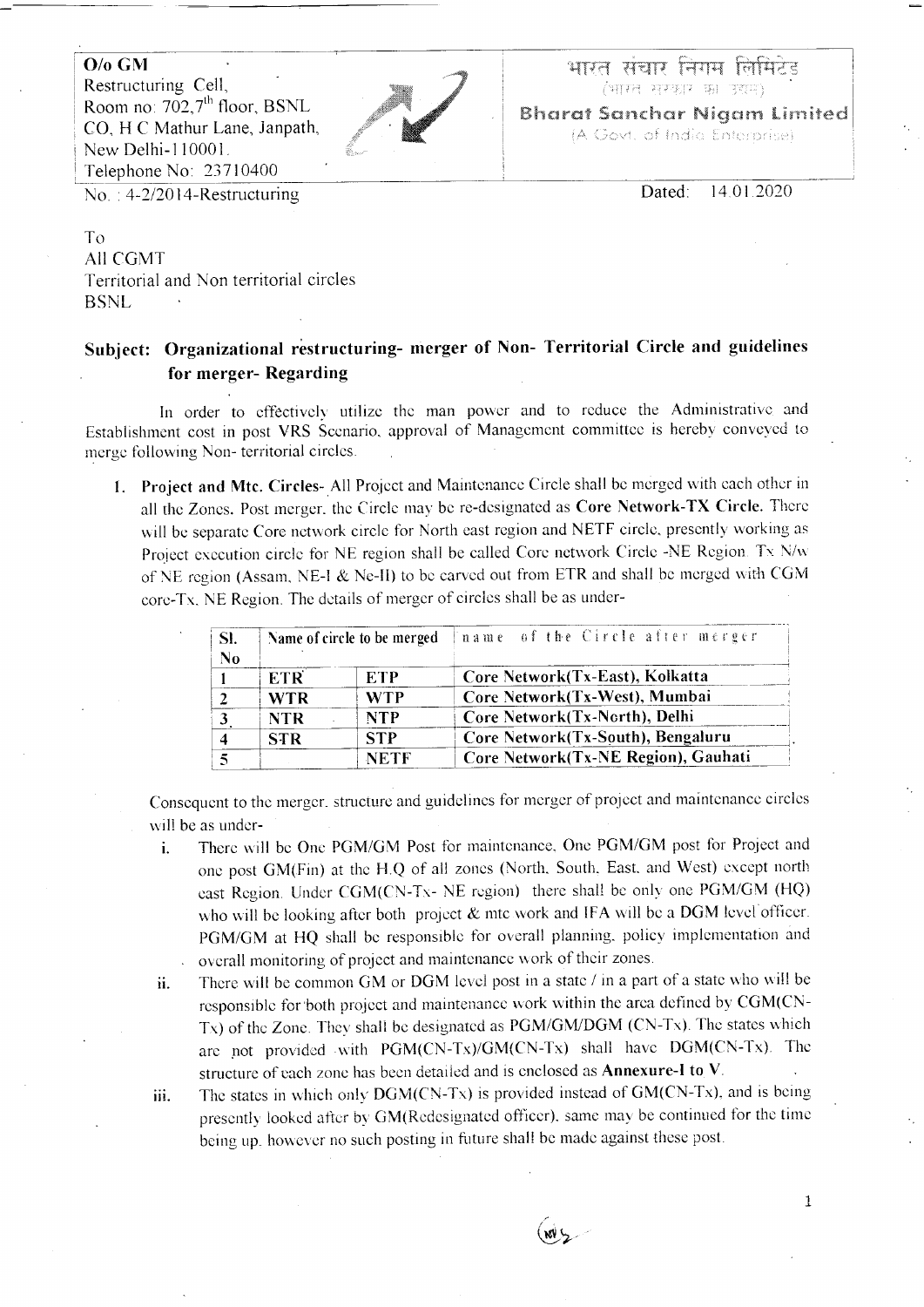- Post merger, all activities related to Administrative, Financial and Tender finalization iv. shall be at either at  $GM(CN-Tx)$  in the area or at  $H.O$ .
- $\mathbf{V}_{\bullet}$ The Stores of Project and maintenance which are at same locations and feasible shall be merged and spared store shall be handed over to the CGM of Territorial circles for monetization.
- vi. DGM (CN-Tx) (Port Blair) for Andaman& Nicobar Circle shall now report to CGM -CN (South) instead of existing East Zone.

vii. The merger is to be implemented w.e.f  $(01.04.2020)$ .

The norms for execution of OF cable laying and maintenance shall be as underviii.

In House:-

350 RKM per team - Plain area

250 RKM per team - Hilly/ LWE / Naxal & difficult area

SLA based Outsourcing:-

1400 RKM per team - Plain area

900 RKM per team - Hilly/ LWE / Naxal & difficult area

1 Team will constitute following staff-

In house-SDE/JTO/JE-1 No.

TT/ATT - 1 No.

Labour  $-2$  No.

One Vehicle shall be allowed per team

SLA based Outsource- 1 Team will have 1 JTO/SDE and 1 Vehicle for two team

There shall be one AGM monitoring the work of 5 Teams i.e 5 SDE/JTO. Further SDE/JTO shall also look after indoor work falling within their jurisdiction.

In Circles the Norms shall be as under-

In House:-

350 RKM per team - Plain area

250 RKM per team - Hilly/ LWE / Naxal & difficult area

SLA based Outsourcing:-

1400 RKM per team - Plain area

900 RKM per team - Hilly/ LWE / Naxal & difficult area

- 2. Telecom Factories:-. Presently there are three Telecom factories with H.Q at Kolkatta, Mumbai and Jabalpur. All these three Telecom factories have approved to be converted as BA's headed by GM level officer w.e.f. 01.02.2020 and shall report to respective Territorial Circle in the geographical area of location. i.e. T.F. Mumbai to be merged with Maharashtra, T.F. Kolkatta with W.B. Circle and T.F. Jabalpur with MP Circle. Further following guidelines are to be followed post merger-
	- Telecom Factory unit located at 34 chaurangi lane Kolkatta, Alipore, Gopalpur & i. Kharagpur shall be functioning as divisional unit under BA Kolkatta. Similarly Telecom Factory unit located at Wright Town, Richhai and Bhilai shall be functioning as divisional unit under BA Jabalpur.
	- Considering the existing work load and available man power vis-à-vis the economies of ii. scale of production, the CGM of Territorial circles shall decide on transfer of all work load at single locations and decide on monetisation of land and building assets. In case, it is decided to close down the work at Bhilai, the staff working at T.F. Bhillai shall be transferred to Chhattisgarh circle for their utilisation in other works.

 $(\omega_{\rm S}$ 

 $\overline{2}$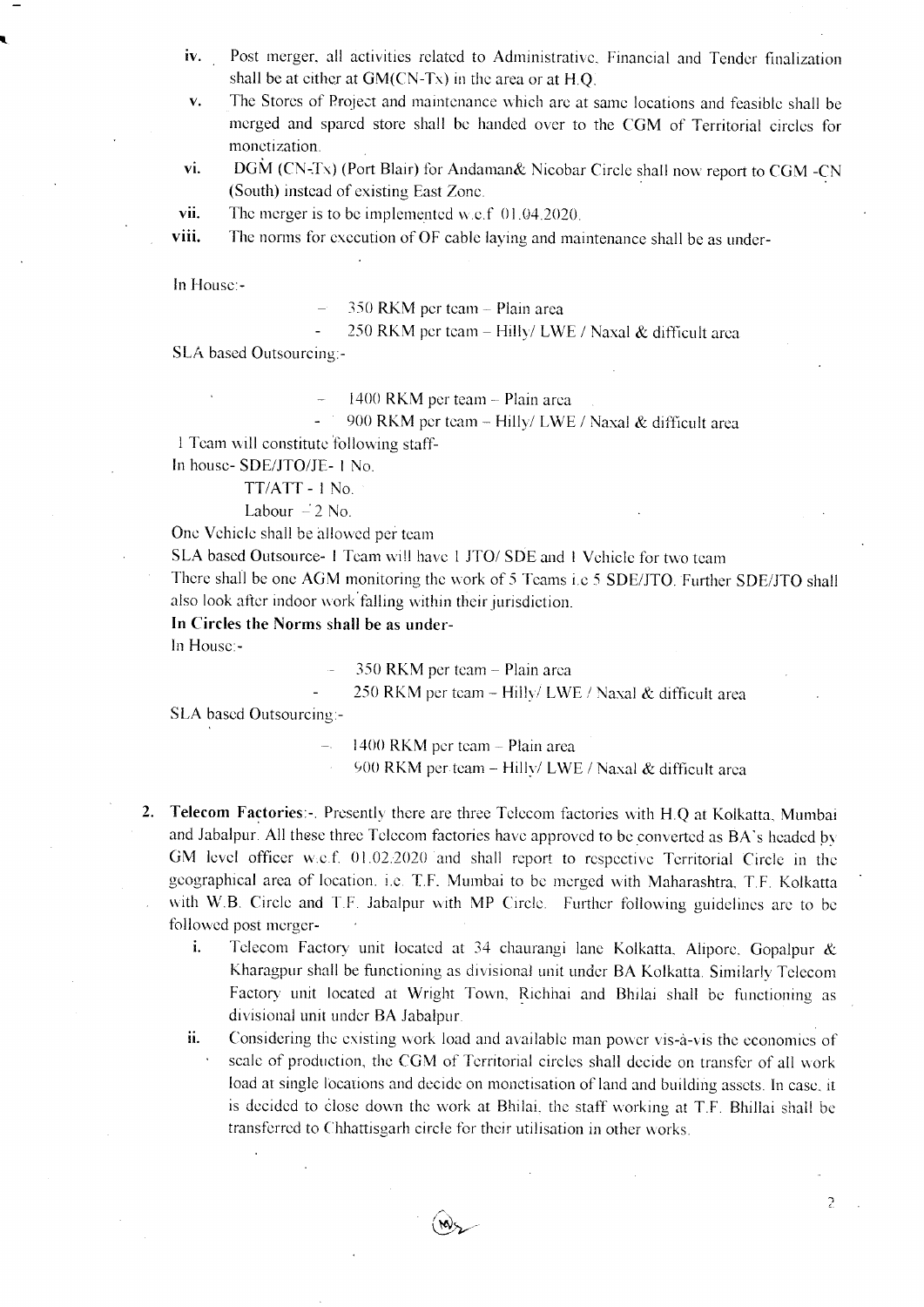- 3. Nodal centre Circle at Chandigarh- Nodal centre Chandigarh to merge with Punjab circle in line with other zones.
- 4. NCNGN and BBNW Circle at Delhi-NCNGN Circle to be merged with BBNW Circle.
- 5. Training Centres:- There will be one Training Circle with HQ at ALTTC Ghaziabad. (Structure as per Annexure-VI). BRBRAITT / NATFM / ALTTC shall be converted into Business Area under CGM (ALTTC). It has been decided that Training Centre shall be functioning as profit centre and CGM ALTTC Ghaziabad shall formulate a comprehensive plan for generating the revenue from Training and skill development plan. Further following guidelines are issued on functioning of Training centres
	- i. ALTTC Ghaziabad to frame a policy for skill and capability development for internal employees and would also be pivotal in generating revenue through outsourcing of its Training Infrastructure, skill development program etc.
	- ii. All existence and requirement of CTTC and DTTC to be reviewed by the concerned CGM and proposed to be closed w.e.f 01.02.2020. The Continuance of any specific CTTC or DTTC shall be with the approval of CMD. A comprehensive proposal to continue with justification and its requirement in present context shall be forwarded to Training cell of BSNL CO.
	- iii. All RTTC shall administratively report to concern CGM of Territorial Circles. RTTC, Nagpur presently reporting to BRBRAITT shall report to Maharashtra Circle. However for Policy on Training, course/training modules etc. shall report to CGM ALTTC.
	- iv. The RTTC/CTTC which is generating substantial revenue but are located at important locations in terms of monetization of land & building assets may be relocated or realigned in the same campus, so that they continue to earn revenue and their assets are simultaneously monetized.
	- The lands Monetization Policy are under process for approval. Once the land v. monetization policy is circulated for implementation, RTTCs/CTTC which are located in big cities, the Land  $&$  Building space of such RTTC shall be monetized in the first phase.

It has been further decided that after completion of land monetization, All RTTC shall be closed except following training centres which shall be converted into Zonal training centres (Six Numbers). This exercise shall be completed in a time frame of 12 to 24 months. These zonal Training Centres shall be at the following locations and report to ALTTC:-

- **ALTTC** for North zone  $(i)$
- $(ii)$ **BRBRAITT** for Central zone
- $(iii)$ Guwahati for NE
- $(iv)$ Kalvani for East zone
- Mysore for South zone  $(v)$
- Pune for West zone  $(v<sub>i</sub>)$
- 6. ITPC will continue as Independent Circle with HQ at Pune. The proposed structure of ITPC Pune shall be as per **Annexure- VII**
- 7. Inspection and QA will continue as Independent Circle. There will be four zones under CGM (Insp & QA) headed by GM/PGM or equivalent level officer at locations Delhi, Mumbai, Kolkatta and Bangalore. The CGM Inspection and QA shall further decide on structure of their field staff and the proposed structure on zonal basis and their placement in different locations shall be sent to Restructuring unit.



3